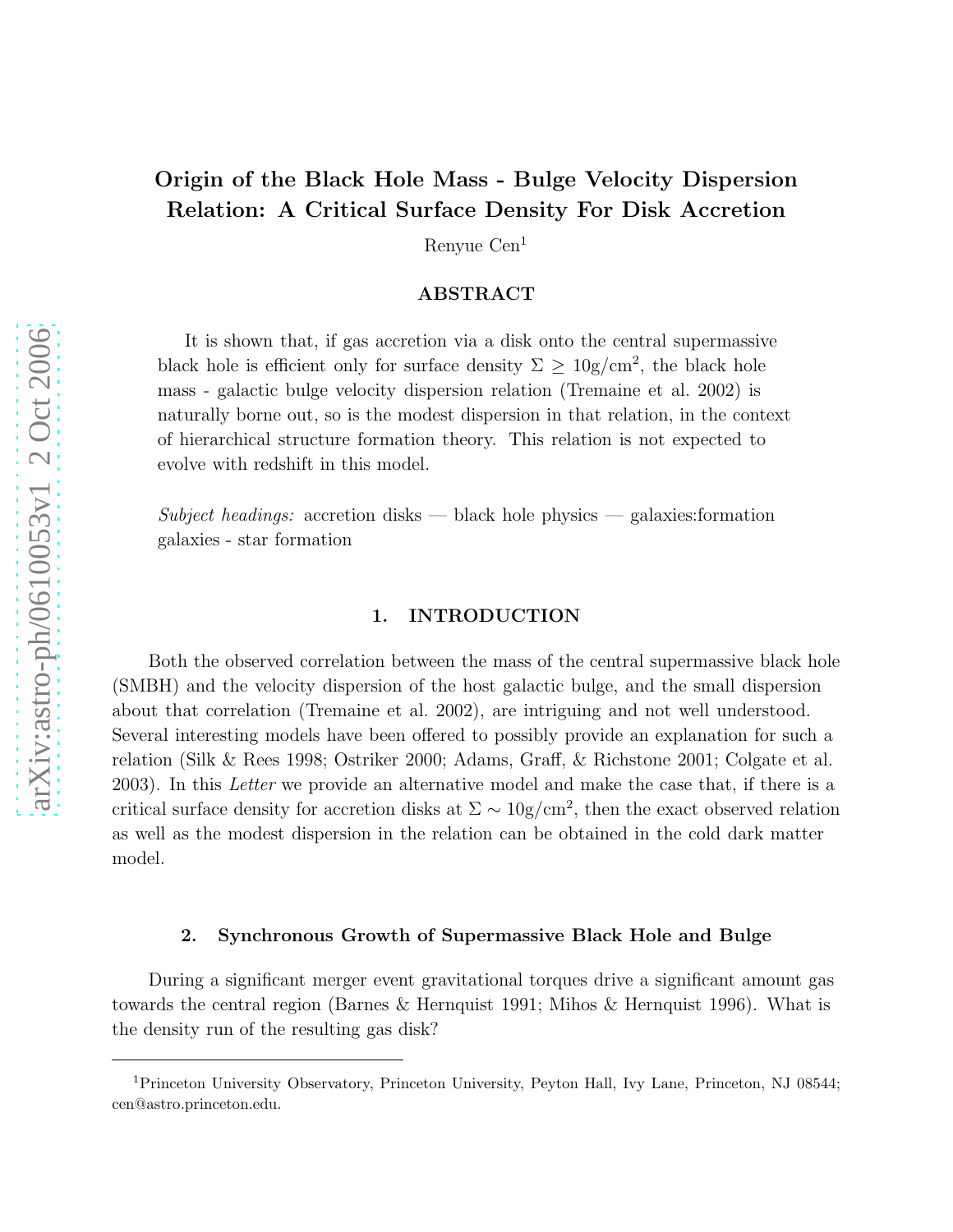Simulations have shown that  $M(*j*) \propto *j*$  for dark matter halos (Bullock et al. 2001; Cen et al. 2004) at the low j end, where  $M(*j*)$  is the amount of matter with specific angular momentum smaller than  $j$ . It seems reasonable to expect that such a relation may be extended to gas in halos, since both dark matter and gas are subject to largely the same gravitational forces (van en Bosch et al. 2002). When the gas in the small  $j$  end is channeled to the central region during the merger and cools, with lower  $j$  gas self-adjusting to settle at smaller radii, it would produce a self-gravitating gas disk whose surface density runs as:

$$
\Sigma(r) = \Sigma_0 (r/r_0)^{-1}.\tag{1}
$$

This occurs when a pre-existing gravitational potential well is small compared to that produced by the newly formed gas disk. On the other hand, if the newly formed gas disk only incrementally fortifies an existing gravitational potential well, the gas disk should also follow Equation (1) in a steady state, since the existing gravitational potential well corresponds to a flat rotation curve. Thus, it seems that a flat rotation curve may be maintained in the galactic bulge through a sequence of largely random mergers. Indeed, observations indicate that the rotation curves in galactic bulges are nearly flat within a factor of two over a radial span of  $3 - 4$  decades (Sofue & Rubin 2001), except in the very inner region where the gravitational influence of the central SMBH dominate. These considerations lead us to conclude that it may be assumed, with good accuracy, that the velocity dispersion  $\sigma$  within the bulge region is constant and the infalling gas from each merger event produces a gas disk of a surface density run governed by Equation (1). The exact value of  $\Sigma_0$  at a fixed  $r_0$  will depend on the strength of the merger event. We note that both  $\Sigma_0$  and  $r_0$  cancel out in the final expression that we derive below.

Following a merger, when the disk gas within a physical radius  $r_0$  forms into stars (except the very inner small disk which will be assumed to accrete mostly onto the SMBH and is a very small fraction of the overall mass), an amount of stellar mass equal to

$$
\Delta M_* = 2\pi \Sigma_0 r_0^2 \tag{2}
$$

will be added to the bulge within  $r_0$ .

Let us now propose that only the gas in the inner region where the surface density exceeds  $\Sigma_c$  at a radius  $r_c(\Sigma_0, r_0)$  will be accreted onto the central SMBH. It can then be shown that the following mass,

$$
\Delta M_{BH} = \frac{(\Delta M_*)^2}{2\pi r_0^2 \Sigma_c},\tag{3}
$$

will be added to the SMBH due to gas accretion. To make things simple, we assert that  $\Delta M_{BH}$  in Equation (3) holds, even if  $r_c$  is smaller than the Bondi radius, with which SMBH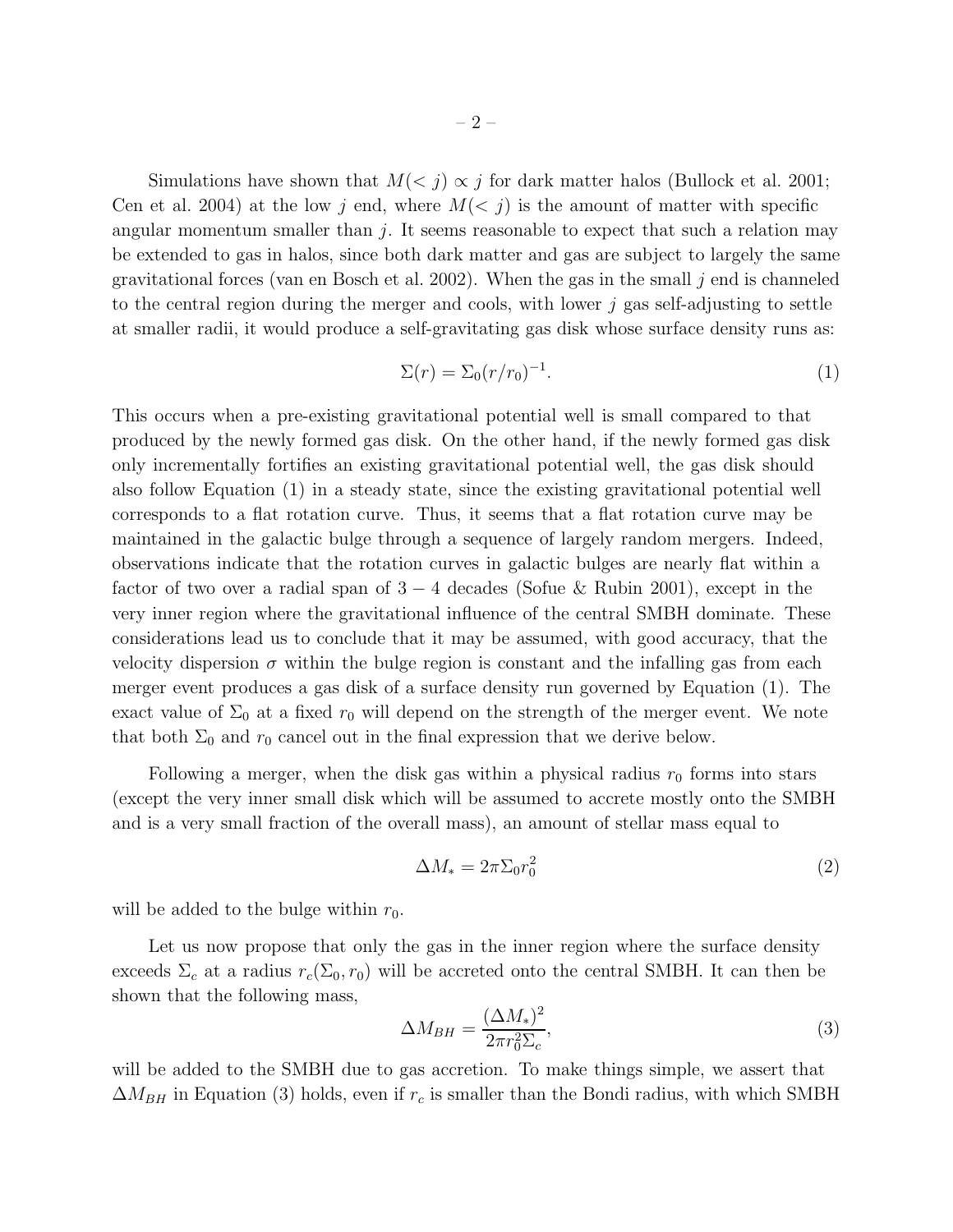may start to dominate the gravitational potential well and the rotation velocity rises. We assume that there, instead, will be an initial, unsteady state of gas accretion onto the SMBH in this case, until a steady state is reached that conforms to the rotation velocity profile. In a hierarchical cold dark matter structure formation model (Spergel et al. 2006) galaxies grow through mergers and acquisitions (Lacey & Cole 1993; Kauffmann, White, & Guiderdoni 1993). Equation (3) suggests that the central SMBH grow synchronously with the bulges of galaxies, albeit at a different rate: the growth of black holes is more heavily facilitated by large mergers. Integrating equation (3) yields

$$
M_{BH} = \frac{\sum (\Delta M_*)^2}{2\pi r_0^2 \Sigma_c} + C,\tag{4}
$$

where  $\sum (\Delta M_*)^2$  denotes the sum of the squares of stellar mass increments in the bulge interior to  $r_0$  from mergers over the entire growth history. Since the initial mass of the central black hole is zero or small, if there is a small seed black hole, the integration constant C is, for all practical purposes, zero. We rewrite equation  $(4)$  as

$$
M_{BH} = \frac{g(M_*)M_*^2}{2\pi r_0^2 \Sigma_c},\tag{5}
$$

where we have defined

$$
g(M_*) \equiv \frac{\sum (\Delta M_*)^2}{M_*^2}, M_* \equiv \sum \Delta M_*, \tag{6}
$$

where  $M_*$  is the stellar mass within  $r_0$  at the redshift under consideration. Note that the left-hand side of Equation (5) automatically includes contributions of pre-existing BHs in merging galaxies. Equation (5) may be cast into the following form:

$$
M_{BH} = \frac{2g(M_*)\sigma^4}{\pi G^2 \Sigma_c} = 1.3 \times 10^8 \left(\frac{\sigma}{200 \text{km/s}}\right)^4 \left(\frac{\Sigma_c}{10 \text{g/cm}^2}\right)^{-1} \left(\frac{g(M_*)}{0.11}\right) \text{M}_\odot,
$$
 (7)

where  $\sigma$  is 1-d velocity dispersion of the bulge and G is the gravitational constant. Equation (7) would be in a remarkably good agreement with the observed one,  $M_{BH} = (1.3 \pm 0.2) \times 10^8 \left(\frac{\sigma}{200 \text{km/s}}\right)^{4.02 \pm 0.32} \text{M}_{\odot}$  (Tremaine et al. 2002), if the two parameters, g and  $\Sigma_c$ , in the equation have the fiducial constant values given.

All cosmological uncertainties in  $M_{BH}$  have now been condensed into  $g(M_*)$ , which depends on the assembly history of a bulge, for a given  $M_*$ ; i.e.,  $g(M_*)$  may not only depend on  $M_*$  but also have multiple values (i.e., a dispersion) at a fixed  $M_*$ . Since  $g(M_*)$  is not easily computable, we instead will make the assumption that the amount of gas driven towards the central region in a merger is proportional to the strength of a merger event times the host mass. A precise definition of the merger strength is, however, difficult to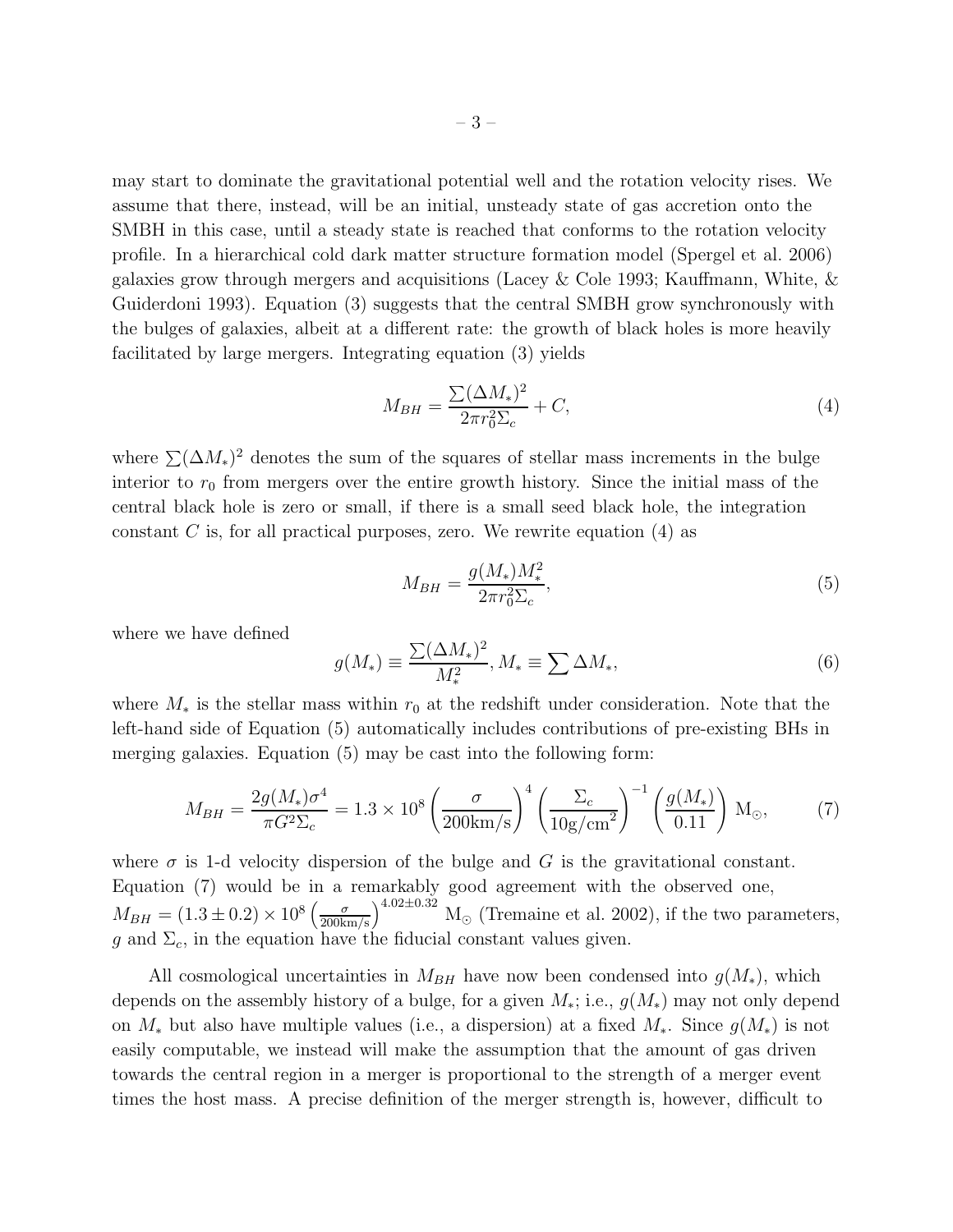pin down. The mass ratio of the merger pair,  $R = M_1/M_2$  (where  $M_1$  and  $M_2$  denote the mass of the small and large halo of the merging pair, respectively), impact parameter, orbital inclination, initial orbital energy, the sizes of the halos, a pre-existent bulge, etc., may all play a role to a varying extent (Mihos & Hernquist 1996). Instead, we will simply use R as a proxy to characterize a merger strength. Since the neglected factors that may be involved, such as the orbital inclination, a pre-existing bulge, may largely behave like random variables in the overall growth history of a galaxy, it may be a good approximation to absorb all factors into one factor,  $R$ , in this case, which is known to be perhaps the most important. As will be shown below, the exact definition of the merger strength in terms of R do not appear to matter as far as g is concerned. We also assume that there is a threshold (lower bound),  $R_{th}$ , in order to drive a significant amount of gas towards the central region. Again, it turns out that the results do not materially depend on  $R_{th}$ . We would like to point out that a merger threshold may be operating, because there exist bulge-less spiral galaxies, indicating that the growth of a galaxy as a whole does not necessarily result in a bulge.

Figure 1 shows  $g(M_h)$  as a function of halo mass  $M_h$ , where we assume that each merger channels an amount of gas  $\Delta M_* \propto M_2 \times R$ . In Figure 2 we use a different dependence of the amount of gas that is driven to the center on the merger mass ratio,  $\Delta M_* \propto M_2 \times R^2$ . We see that  $g(M_h)$  depends weakly on  $M_h$ . The dependences of  $g(M_h)$  on both R and  $R_{th}$ are also weak. Note that each curve from each simulation box tends to rise at the low halo mass end. We understand that this is a resolution effect. Basically, low mass ratio merger events in small halos hence  $g(M_h)$  are underestimated due to resolution effect. Since the overall stellar mass increase in the bulge is linearly proportional to the stellar mass increase  $\Delta M_*$  while the increase in SMBH mass depends quadratically on  $\Delta M_*, g$  should artificially rise if small  $\Delta M_*$  are not accounted for. Our extensive testing verified this, which is easily seen in Figure 1 by comparing the results from three shown simulation boxes.

The results are consistent with g being constant,  $g = 0.11 \pm 0.05$  (shown as the two horizontal long dashed lines in Figures 1,2), bracketing the computed range of halo masses where merger-tree simulation results are deemed to be reliable and for  $R_{th} = 0.1 - 0.3$ . The relatively small dispersion in  $g$  and its near constancy with respect to  $M_h$  may be reflective of temporal smoothing of the growth of a black hole/bulge by a sequence of largely "random" merger events of varying strengths and a relatively featureless cold dark matter power spectrum.

Equation (7) additionally indicates that the dispersion in the mass of SMBH at a fixed bulge velocity dispersion may also be contributed by a dispersion in  $\Sigma_c$ , which may be of astrophysical origin. The fact that the observed dispersion in  $M_{BH} - \sigma$  relation is no larger than  $\sim 0.3$  dex (Tremaine et al. 2002) implies that the uncertainty  $\Sigma_c$  should be no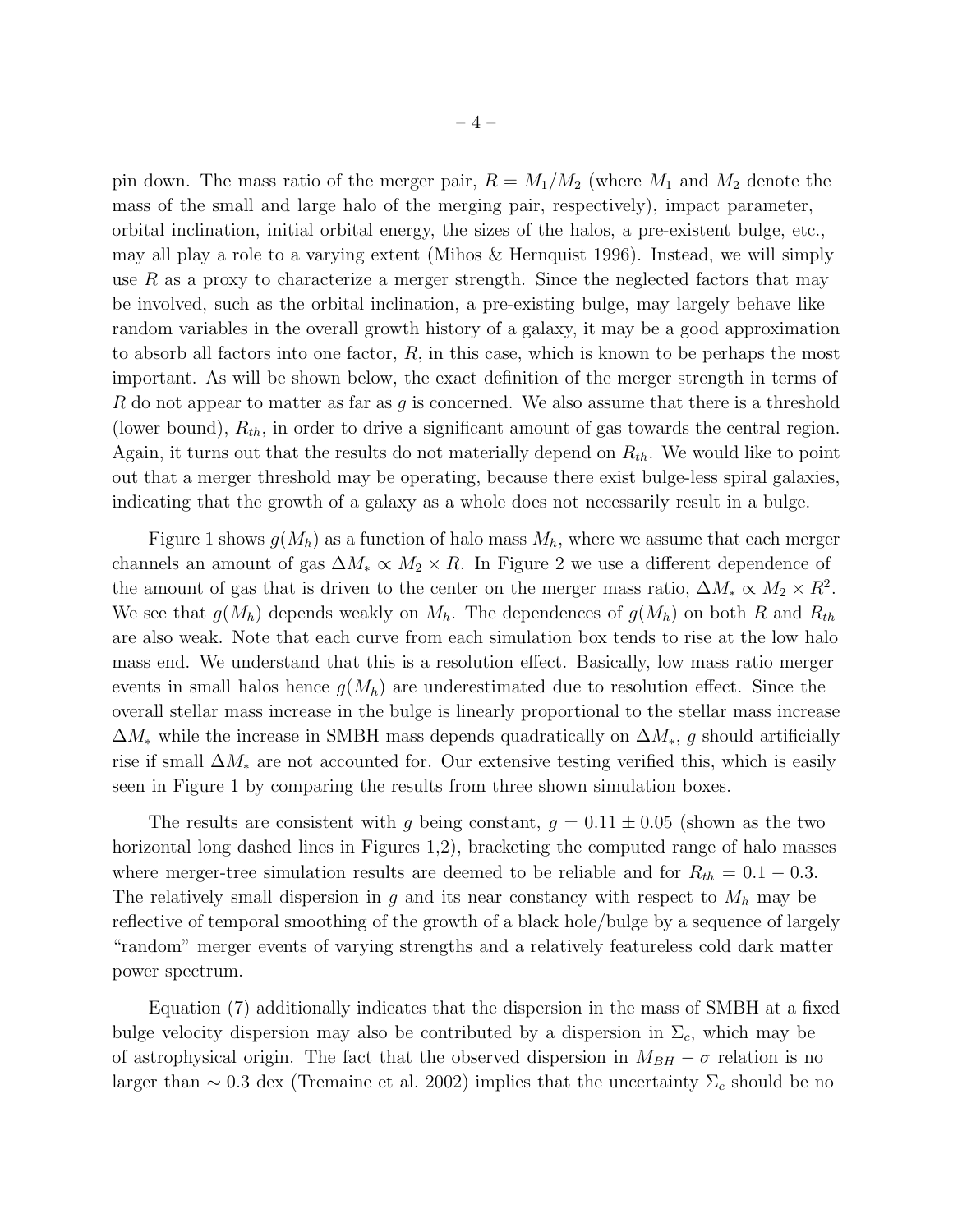

Fig. 1.— shows  $g(M)$  as a function of halo mass  $M_h$ . We assume that each merger channels an amount of gas  $\Delta M_* \propto M_2R$  for  $R \equiv M_1/M_2 \ge R_{th}$  and zero otherwise, where  $M_1$  and  $M_2$  denote the mass of the small and large halo of the merging pair, respectively. Three simulations are run each with  $512^3$  particles, in a box of size  $(50, 25, 12.5) \text{Mpc/h}$  comoving, respectively, shown from right to left in red, blue and green. The dotted, solid and dashed sets of curves have  $R_{th} = (0.1, 0.2, 0.3)$ , respectively. 1 $\sigma$  variance is displayed only for the case with  $R_{th} = 0.2$ . The three simulations (and some additional ones, not shown here) are run to test resolution effects. It is clear that the upturn towards small mass for each curve is resolution effect; low mass ratio merger events in small halos hence  $g(M_h)$  are underestimated due to resolution effect. The two horizontal long dashed lines approximately bracket the range of  $g = 0.11 \pm 0.05$ . The standard cold dark matter model with a cosmological constant using the parameters determined by WMAP3 (Spergel et al. 2006) is used.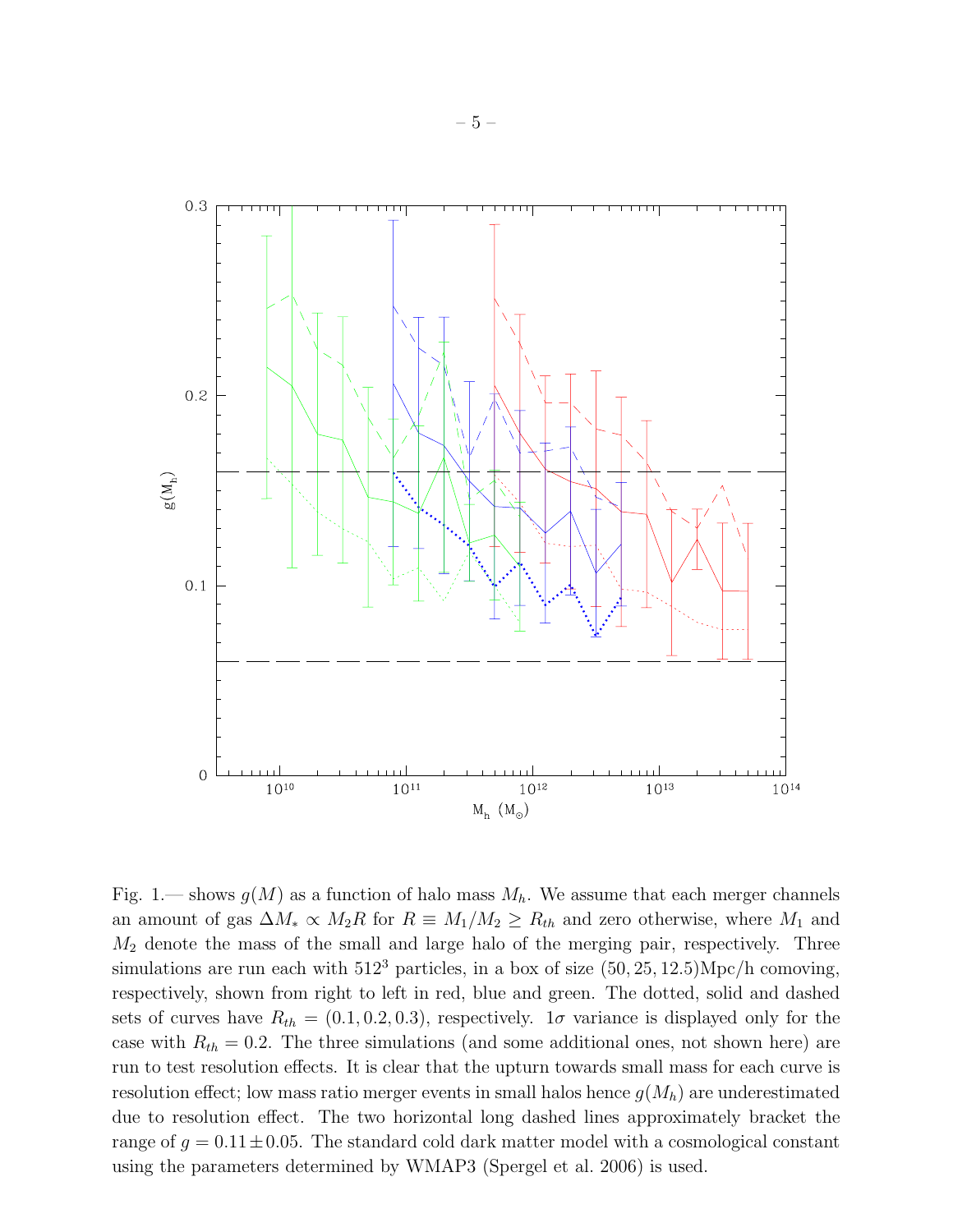

Fig. 1.— is similar to Figure 1, except that we assume each merger channels an amount of gas  $\Delta M_* \propto M_2 \times R^2$ .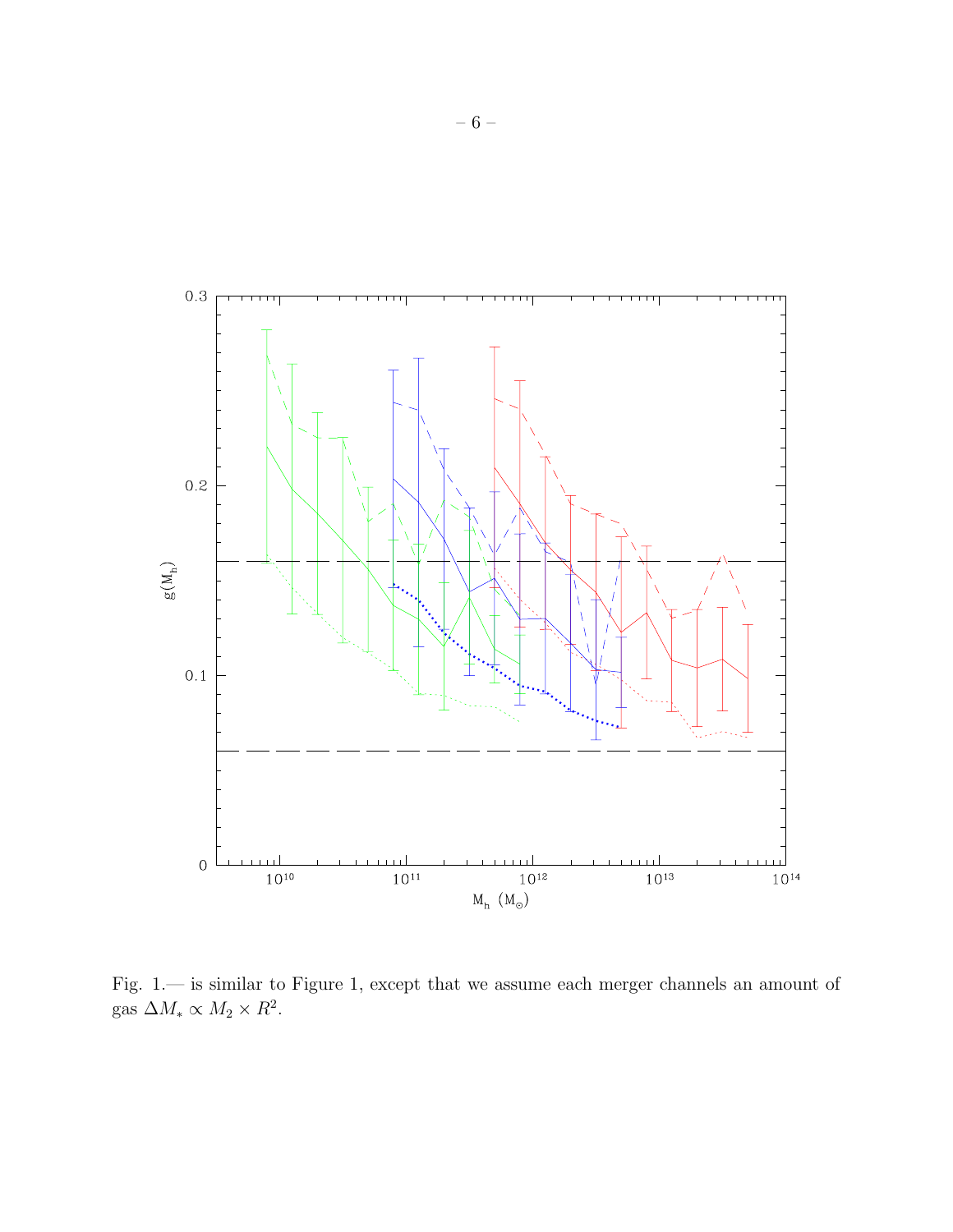

Fig. 1.— shows  $g(M)$  as a function of halo mass  $M_h$  at  $z = 0, 1, 2$  with dotted, solid and dashed curves, respectively, all with  $R_{th} = 0.2$ , with the assumption that  $\Delta M_* \propto M_2 \times R$ .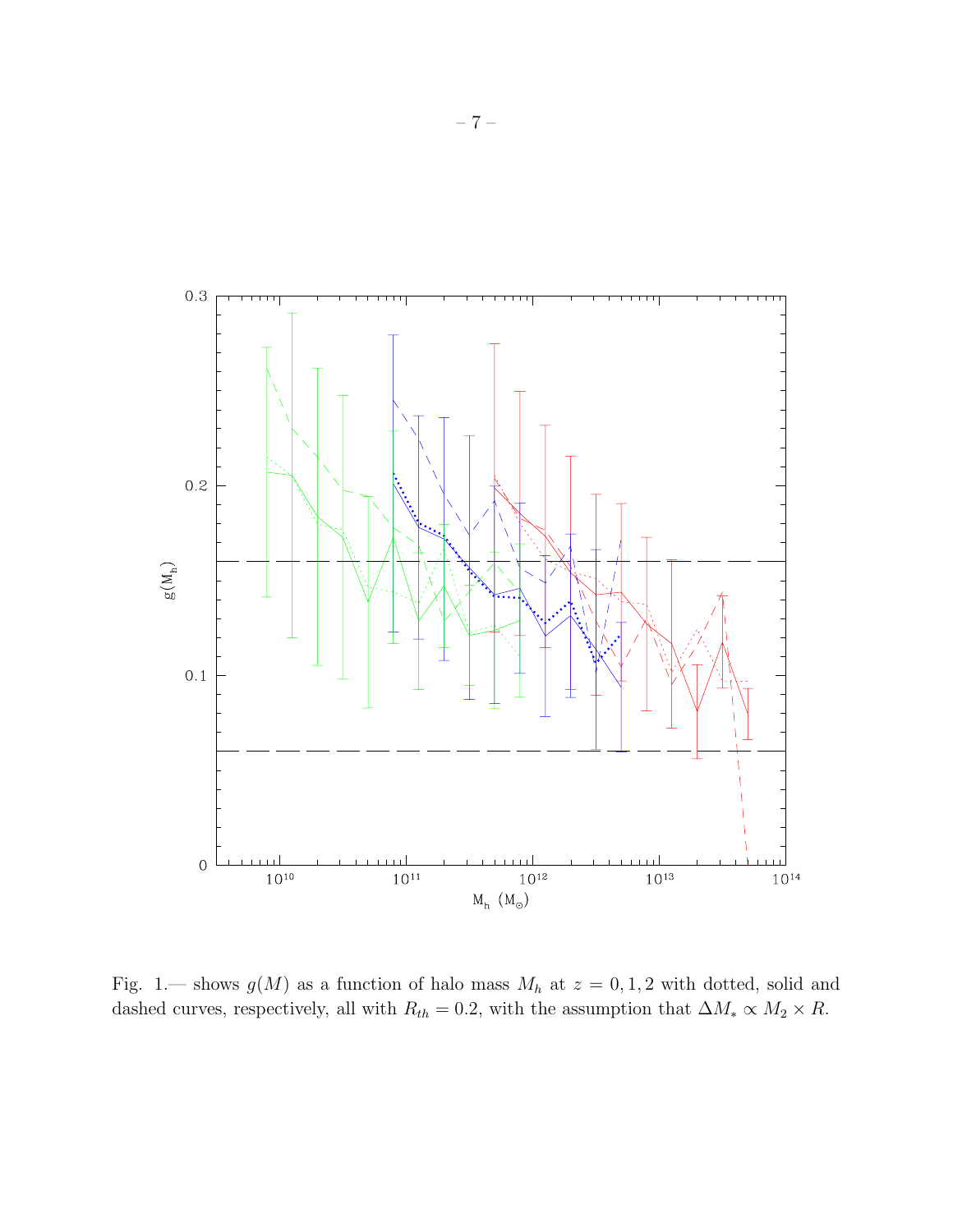larger than a factor of about two. In other words, it seems that whatever physics dictating  $\Sigma_C$  operates in a precision fashion. We see that if  $\Sigma_c \sim 10$ g/cm<sup>2</sup>, the observed  $M_{BH} - \sigma$ relation (Tremaine et al. 2002) is produced.

The derived result, Equation (7), appears to represent a "fundamental" line, relating  $M_{BH}$  to a dynamical quantity of the bulge, in this case, the velocity dispersion  $\sigma$ . It might be that, if one were to express  $M_{BH}$  against, say, the total stellar mass in the bulge  $M_*(tot)$ , the scatter would be significantly larger. This seems to be expected given the nonlinear dependence of  $\Delta M_{BH}$  on  $\Delta M_*$  (Equation 3).

Figure 2 shows  $g(M_h)$  for  $z = (0, 1, 2)$ . We see that g does not evolve significantly in this redshift range. We do not show results at higher redshifts due to merger-tree simulation particle mass resolution effect and significantly larger cosmic variances. But there is no indication that  $g$  will not be constant and will be significantly different at higher redshifts. Therefore, we predict that the local observed BH mass - bulge velocity dispersion relation (Tremaine et al. 2002) is expected to hold at all redshifts. This provides a unique and critical test of the model.

### 3. DISCUSSION AND CONCLUSIONS

We have proposed a simple model for the growth of SMBH based on the hierarchical formation of galaxies and a critical assumption that gas accretion onto SMBH is only effective for surface densities in excess of  $\Sigma \sim 10 \text{g/cm}^2$ . We show that the exact observed relation between the mass of the SMBH and the velocity dispersion of the bulge (Tremaine et al. 2002) is obtained in this model (Equation 7). Equally important, the small dispersion in the relation may be expected in this model. It appears that this  $M_{BH} - \sigma$  relation represents a "fundamental" line, relating  $M_{BH}$  to the dynamic state of the bulge (the velocity dispersion  $\sigma$ ). A definitive additional prediction is that the  $M_{BH} - \sigma$  relation does not evolve with redshift in this model, which provides a test of the model.

On the other hand, we show that, while the overall growth of SMBH is roughly synchronous with the growth of their host galactic bulges, it has a different rate and in general the increase in mass of the SMBH is not necessarily proportional to the increase in bulge mass. As a result, it is expected that the correlation between the mass of SMBH and the overall bulge mass may display a much large scatter.

The physical origin for such a critical surface density in the standard accretion disk (Shakura & Sunyaev 1973) is, however, still unclear. A general requirement may be that gas accretion onto the central SMBH is dominant over star formation at  $\Sigma \geq 10$ g/cm<sup>2</sup> and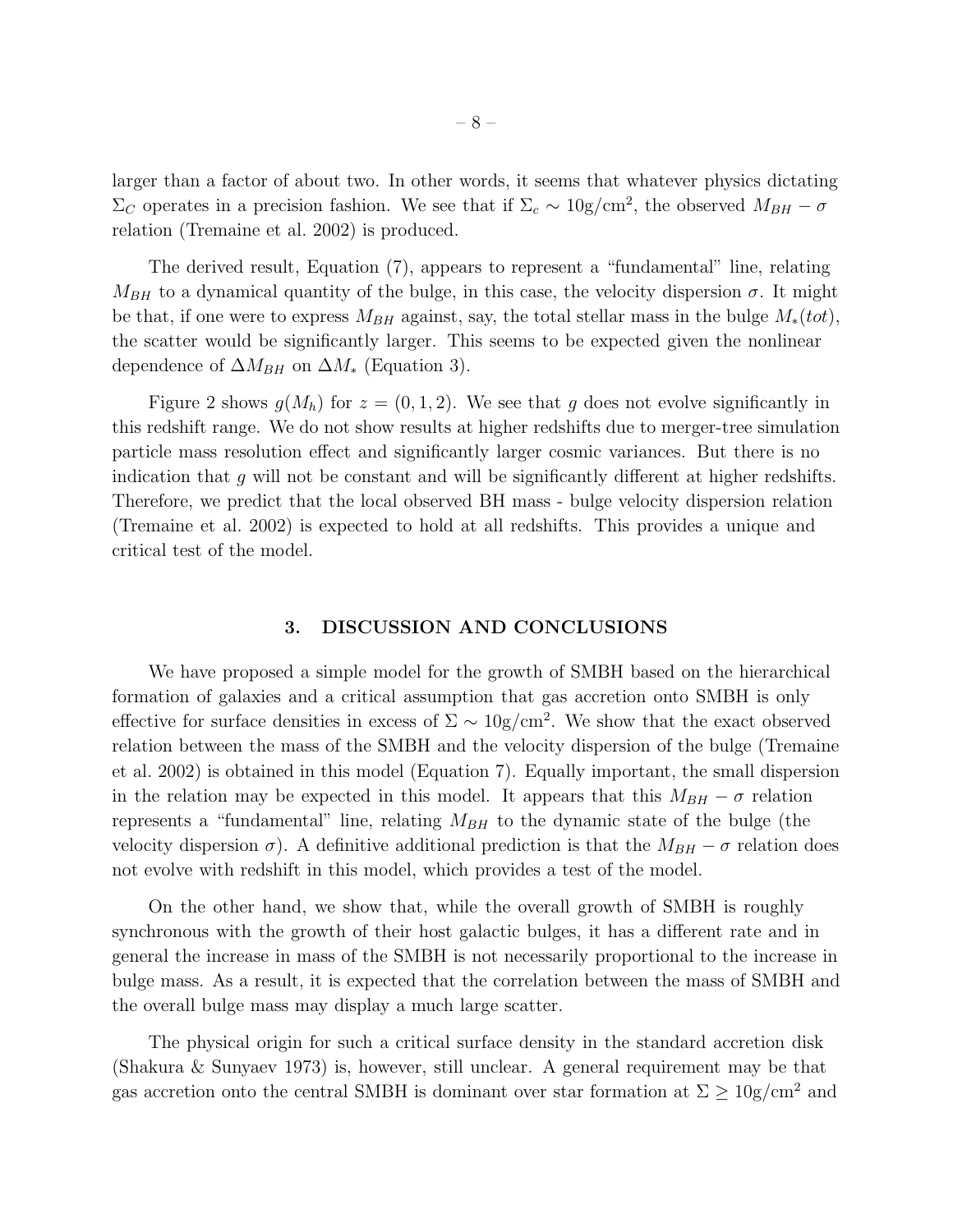the reverse is true at  $\Sigma \leq 10$ g/cm<sup>2</sup>. It is interesting to note that  $\Sigma_c \sim 10$  corresponds to an optical depth of  $\sim 10$ . Therefore,  $\Sigma_c$  may be directly or indirectly related to a transition from an optically thin to optically thick disk. The accretion disk model based on the large-scale vortices of the Rossby vortex instability may offer one solution (Colgate et al. 2003). The possible existence of an unstable disk at some large radii, which is expected to be prone to star formation, may offer another solution (Goodman 2003). Further investigations are warranted.

I thank Rashid Sunyaev for a stimulating conversation. I am grateful to Pierluigi Monaco for providing a merger tree code (Pinocchio) and useful correspondences regarding the usage of the code. This work is supported in part by grants NNG05GK10G and AST-0507521.

#### REFERENCES

- Adams, F.C., Graff, D.S., & Richstone, D.O. 2001, ApJ, 551, L31
- Barnes, J., & Hernquist, L. 1991, ApJ, 370, L65
- Bullock, J.S., Dekel, A., Kolatt, T.S., Kravtsov, A.V., Klypin, A.A., Porciani, C., & Primack, J.R. 2001, ApJ, 555, 240
- Cen, R., Dong, F., Bode, P., Ostriker, J.P. 2004, astro-ph/0403352
- Colgate, S.A., Cen, R., Li, H., Currier, N., & Warren, M.S. 2003, ApJ, 598, L7
- Goodman, J. 2003, MNRAS, 339, 937
- Kauffmann, G., White, S.D.M., & Guiderdoni, B. 1993, MNRAS, 264, 211
- Lacey, C., & Cole, S. 1993, MNRAS, 262, 627
- Mihos, J.C., & Hernquist, L. 1996, ApJ, 464, 641
- Ostriker, J.P. 2000, Phys. Rev. Lett., 84, 5258
- Shakura, N.I., & Sunyaev, R.A. 1973, A&A, 24, 337
- Silk, J., & Rees, M.J. 1998, A&A, 331, 1
- Sofue, Y., & Rubin, V. 2001, ARAA, 39, 137